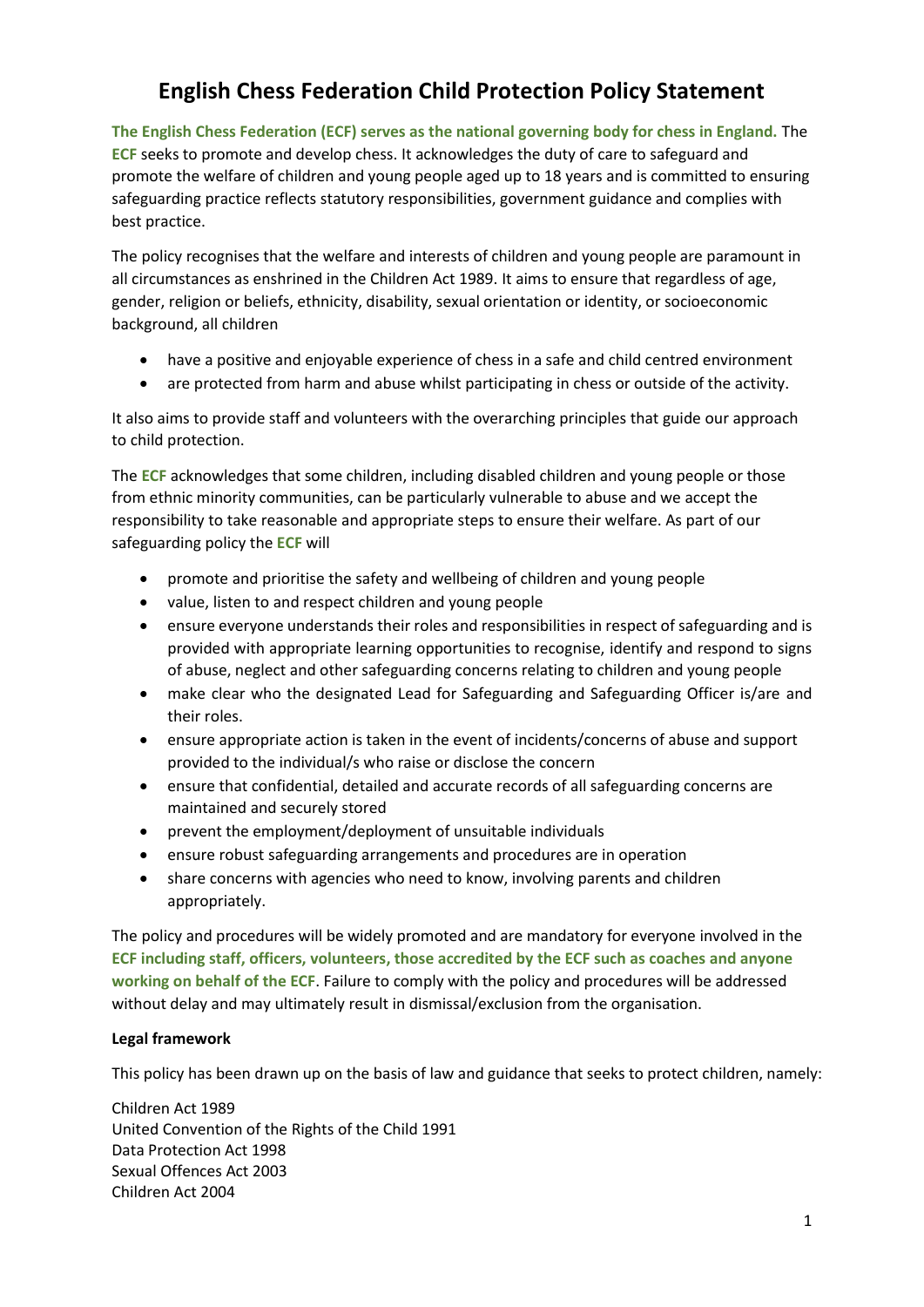Protection of Freedoms Act 2012

Relevant government guidance on safeguarding children including: Working Together to Safeguard Children (2015).

#### **Monitoring**

The policy will be reviewed annually, or in the following circumstances:

- changes in legislation and/or government guidance
- as required by the Local Safeguarding Children Board or the **ECF**
- as a result of any other significant change or event.

| The ECF Child Protection Policy is approved by the Board of the ECF |  |  |            |                              |  |  |
|---------------------------------------------------------------------|--|--|------------|------------------------------|--|--|
| Signed:                                                             |  |  |            | Date:                        |  |  |
| <b>Name and Designation of Signatory:</b>                           |  |  |            |                              |  |  |
| Date of last Review: / /                                            |  |  | Signature: |                              |  |  |
|                                                                     |  |  |            | (On behalf of the ECF Board) |  |  |

# **Policy Procedures**

# **1. Safeguarding Children/Child Protection**

Safeguarding in this document means the process of protecting children and young people up to the age of 18 from harm. Harm can include deliberate abuse, neglect (deliberate or not), bullying, exclusion and prejudiced attitudes. Child protection is part of safeguarding and is the process of protecting individual children who are identified as suffering or likely to suffer significant harm. This policy concentrates on the latter but acknowledges the principles of the former.

Safeguarding involves assessment of risk to a child/children. One part of this is deciding whether a Disclosure and Barring (DBS) check is required or whether other safeguarding measures put in place are sufficient. Not all staff or volunteers require a DBS check, indeed it is illegal to apply for a DBS check if the applicant's role is ineligible. There is a **Disclosure and Barring Service (DBS) Checks Guide** attached **(appendix 1)** and where a DBS is not required an organisation should consider other measures such as following the code of conduct (appendix 2). A DBS check can be applied for via the ECF office. The ECF recommends that those applying for a DBS join the DBS Update Service (this is service is free for volunteers) as this will mean that the DBS is transferable between organisations and is automatically updated. This means that future applications for a DBS certificate will not be required.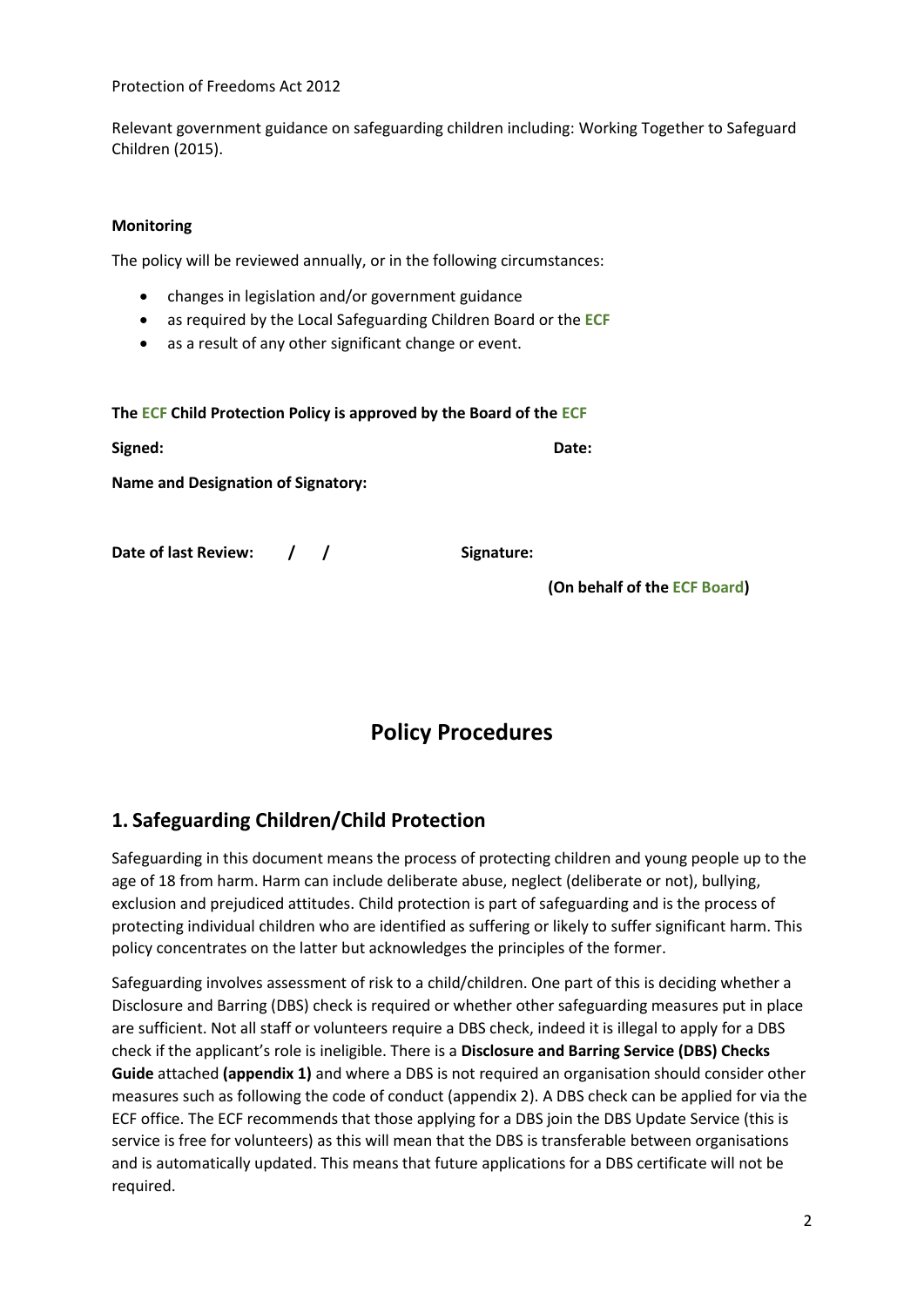The **ECF** recognises that its members, including its volunteers may work in schools as part of the curriculum teaching chess and advises that in such circumstances those volunteers should follow the school's policies and procedures.

Each organisation must have a Lead for Safeguarding. Working Together 2015 stipulates that one of the key responsibilities of organisations working with children is "a senior board level lead to take leadership responsibility for the organisation's safeguarding arrangements". There must be a clear line of accountability for the provision of services designed to safeguard and promote the welfare of children. In addition there must be a Safeguarding Officer who has responsibility for providing advice and support to other staff, volunteers and members, and ensuring that safeguarding children remains a priority in all the work that the ECF does. A role description is included (appendix 3). This may be the same person as the Lead for Safeguarding if the Safeguarding Officer is a senior official of the organisation. Organisations are also recommended to appoint a Deputy Safeguarding Officer in case the Safeguarding Officer is unavailable.

#### **The Lead for Safeguarding for the ECF is:**

Name: Traci Whitfield

Contact: director.juniorchess@englishchess.org.uk

#### **The Safeguarding Officer for the ECF:**

Name To be confirmed. Please contact the lead as above until further notice

Contact: email as above and via the ECF office 01424 775222

#### **The Deputy Safeguarding Officer for the ECF:**

Name TBC

Contact:

The safeguarding officer should undergo/have undergone at least "introductory" and preferably "leading on" safeguarding training or its equivalent so as to be able to undertake their role. Other staff and volunteers may also access appropriate training or non-accredited learning as part of individual safeguarding risk management if deemed appropriate by the Safeguarding Officer.

Training can be undertaken online e.g. via the NSPCC or SAFEcic or by personal attendance e.g. at a local school or training company. The local authority in most areas provides free/low cost training for voluntary groups. The ECF has subscribed to SAFEcic, a non-profitmaking organisation who advise on all aspects of safeguarding and offer subsidised training both online and face to face. The ECF office can advise on accessing this.

#### **2. Recognising the signs and symptoms of abuse**

Staff and volunteers are required to recognise signs and symptoms of abuse. There are 4 main areas of abuse: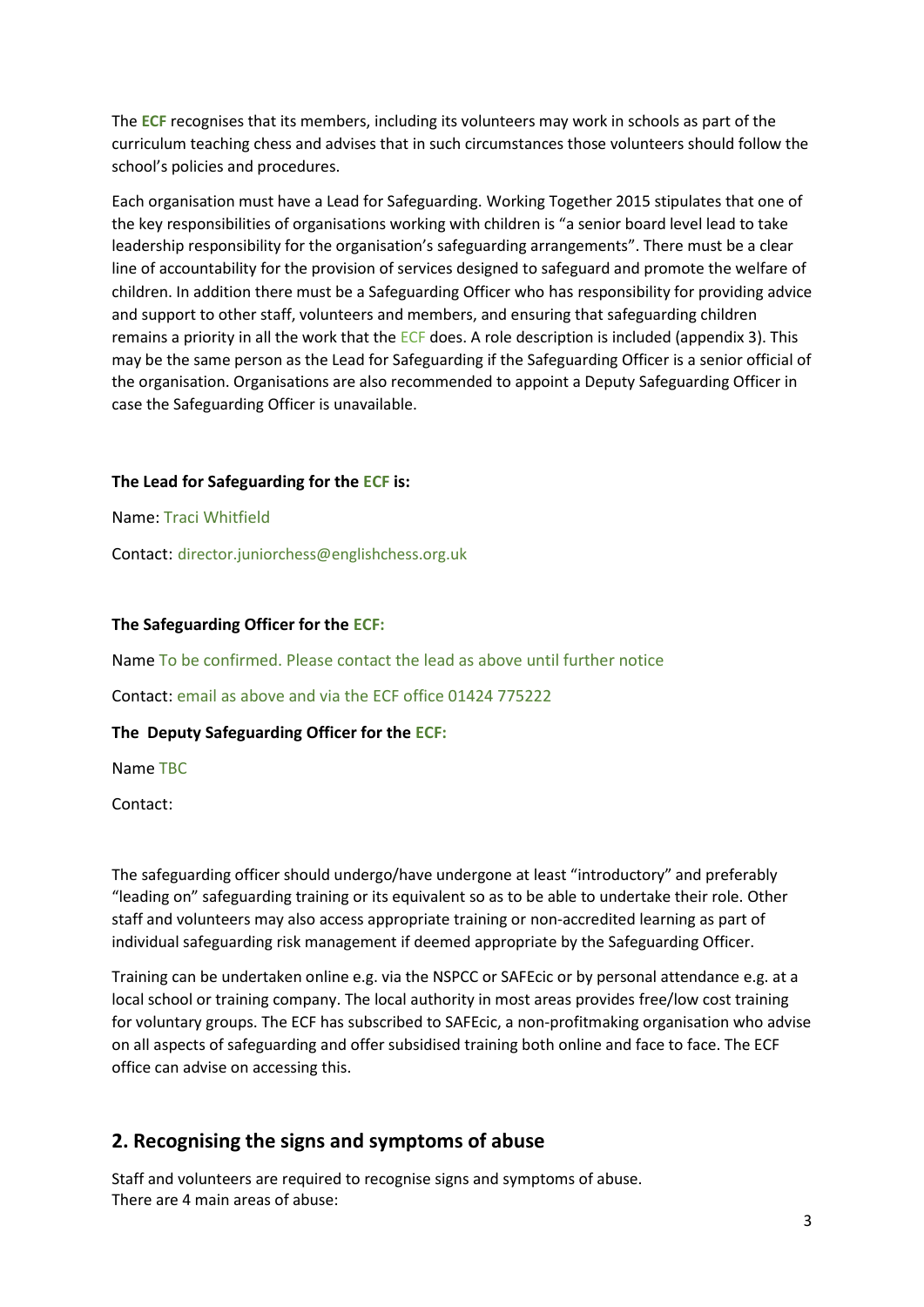Possible signs of abuse include:

- Unexplained or suspicious injuries such as bruising cuts or burns, particularly if situated on a part of the body not normally prone to such injuries or the explanation of the cause of the injury is does not seem right.
- You observe or the child discloses abuse, or describes what appears to be an abusive act.
- Someone else (child or adult) expresses concern about the welfare of another child.
- Unexplained change in behaviour such as withdrawal or sudden outbursts of temper.
- Inappropriate sexual awareness or sexually explicit behaviour.
- Distrust of adults, particularly those with whom a close relationship would normally be expected.
- Difficulty in making friends.
- Eating disorders, depression, self-harm or suicide attempts.

#### **3. Becoming aware of a safeguarding issue**

The **ECF** recognises that there are many ways that an organisation or individual may become aware about a child or young person's safety.

For example:

- a third party or anonymous allegation is received;
- a child or young person's appearance, behaviour, play, drawing or statements cause suspicion of abuse and/or neglect;
- a child or young person reports an incident(s) of alleged abuse which occurred some time ago;
- a written report is made regarding the serious misconduct of a worker towards a child or young person;
- an incident is witnessed;
- a police charge is made.

No safeguarding issue will be ignored or dismissed by the ECF as "minor"

#### **4. Acting on a safeguarding issue**

It is important that allegations are treated extremely seriously and the ECF procedure includes recommendations to its member organisations as well as its own staff and volunteers:

#### **Overview of actions if you have concerns about the welfare of a child:**

#### **a) Is the child in immediate danger or are they injured?**

1. If yes - Contact the emergency services 999.

#### **b) Report the concern:**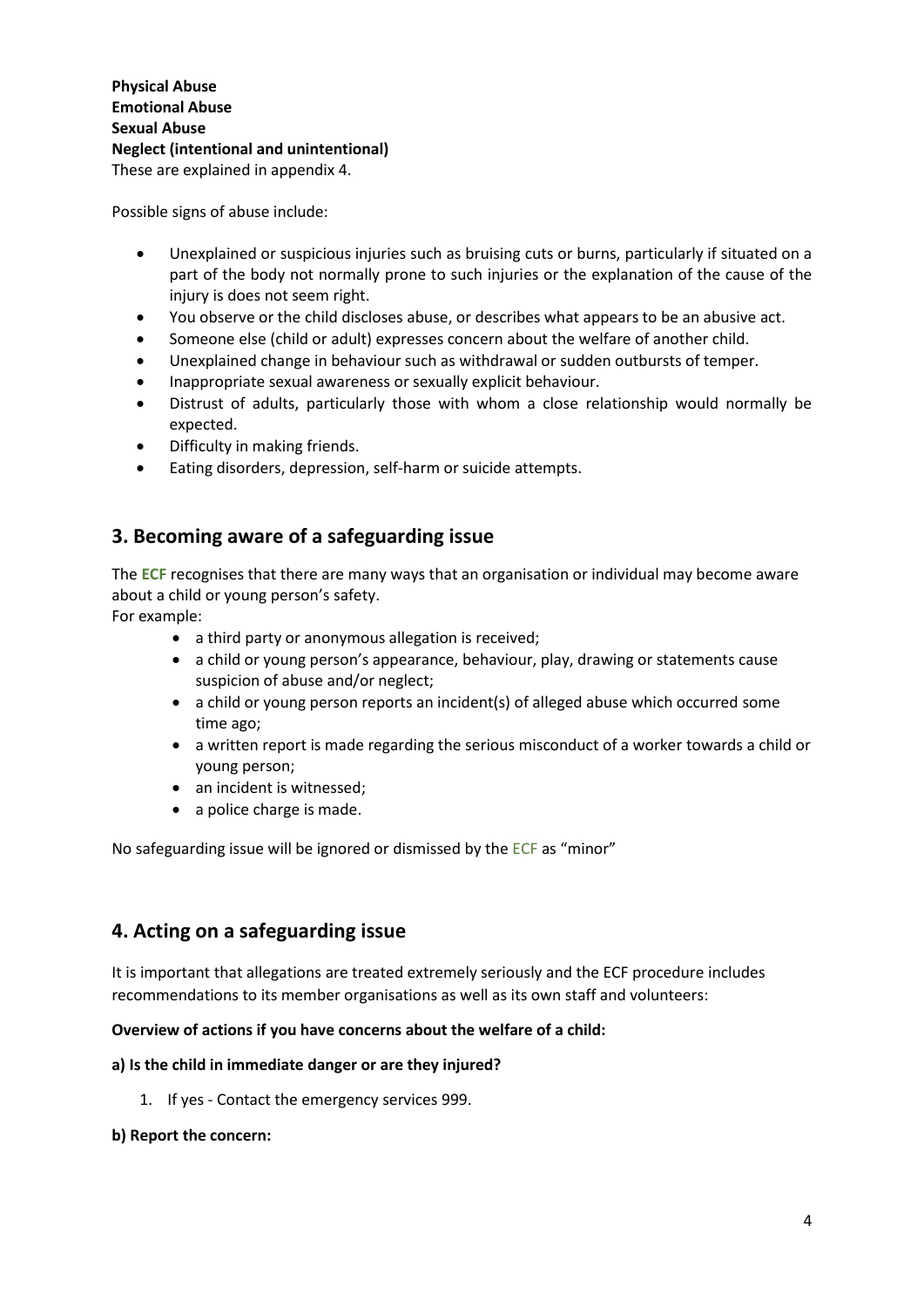*It is important that there should be no delay in contacting either the Social Services or the police if someone thinks a crime may have been committed. Any individual can do this, 24 hours/day, it does not have to be the Safeguarding Officer.* 

*If it is not thought that a crime has been committed but there is concern for a child's welfare then the issue should be reported to the safeguarding officer within 24 hours as per below.* 

- 1. If the issue arises during an ECF event report the concerns to the ECF designated safeguarding officer who will contact the local Children's Social Care Services (Social Services) for advice or to make a referral in the first instance and follow up with a written report within 24 hours. If the safeguarding officer is not available the organiser or the individual raising the concern must do this.
- 2. If the issue arises at any other time or event report the concerns to your organisation's safeguarding officer who will contact the local Children's Social Care Services (Social Services) for advice or to make a referral in the first instance and follow up with a written report within 24 hours. If the safeguarding officer is not available the organiser or the individual raising the concern must do this. The organisations safeguarding officer may in addition contact the ECF safeguarding officer for advice, however, this must not delay contacting Social Services.
- 3. If there is no one else available to help, contact the police 101.



#### **c) Ensure you keep a record of your concern and how you reported it (see appendix 5 for a form to record it on).**

This form is completed by the person raising the concern. All information recorded is confidential. Please note that parents/carers should not be spoken to if the discussions may put the child at risk of harm.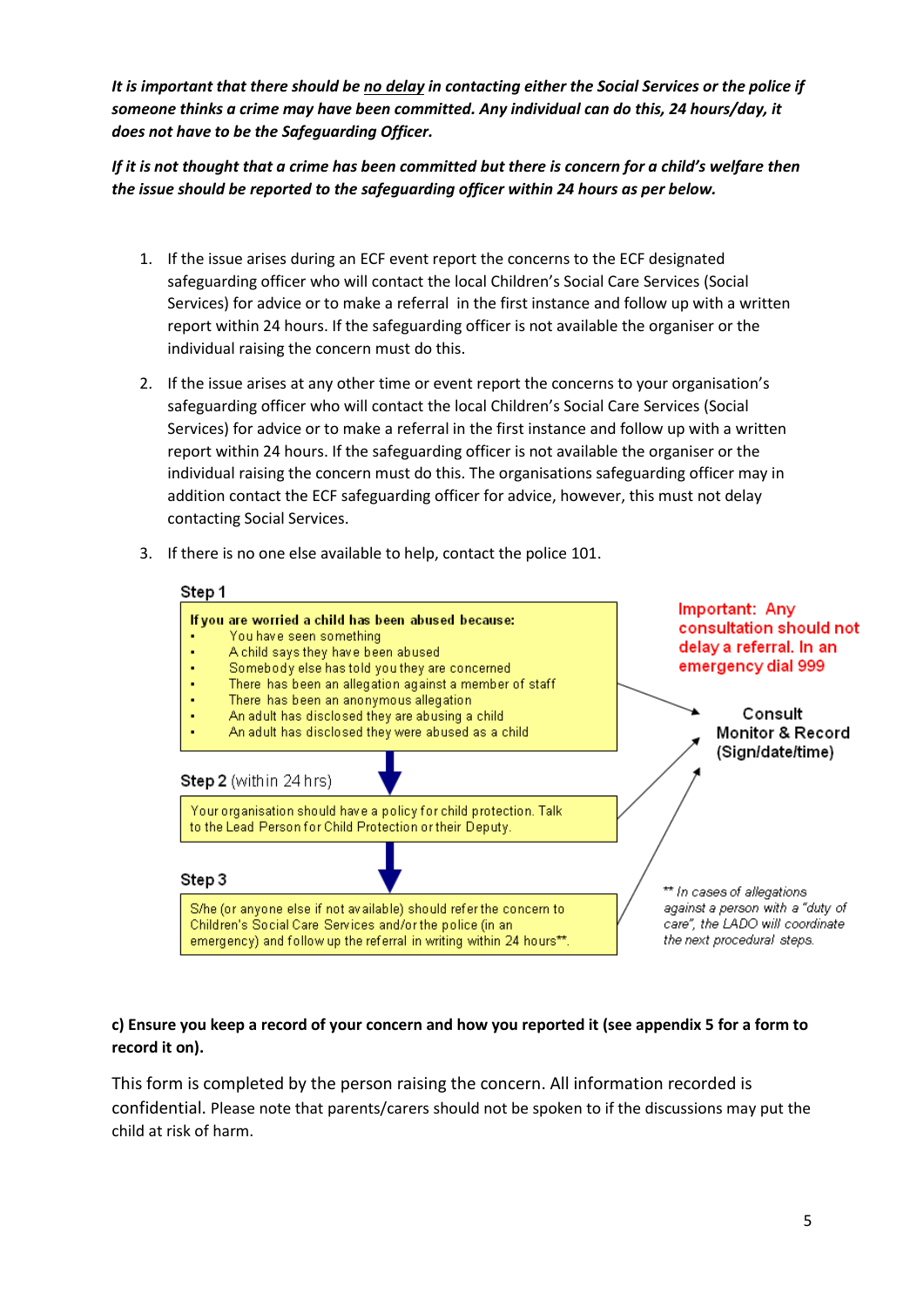#### **Stages in acting on the concern**

There is further advice on acting on the concern in appendix 6. This includes advice on talking to the child and this should be used in conjunction with the "Form for recording concerns/allegations of abuse, harm or neglect" (appendix 5). All information recorded is confidential.

# **5. Safe recruitment**

The **ECF** recognises that sometimes there are people who work, or seek to work with children and young people who may pose a risk to children and who may harm them. Ensuring that there is a clear process for recruiting staff and volunteers should help reduce this risk. The following guide will be used by the ECF in recruitment of those working with children:

- A clear job description (what tasks the applicant will do) and a role profile (what skills the person will be expected to have) will be used where possible.
- If it's an elected (or similar) post then the post will be conditional on successful completion of all other safeguarding recruitment processes and provision of a personal/professional history.
- The organisation will make it clear that it has a commitment to safeguarding and protecting children.
- Where practical and appropriate, there will be a face-to-face interview with pre-planned and clear questions.
- The applicant will be required to declare whether they have any criminal convictions, cautions, other legal restrictions or pending cases that might affect their suitability to work with children as per the Rehabilitation of Offenders Act 1974 (Exceptions) Order 1975. This declaration will preferably be part of an application form.
- The candidate's identity will be checked by asking them to bring photographic ID, preferably a passport.
- It will be checked that the candidate actually holds any relevant qualifications they say they have.
- A DBS check will be applied for if the role requires it. This will be considered for all staff who have contact with children or have access to records and this might include any volunteers, trustees, and committee members. (See the guide in appendix 1). *DBS checks can be applied for through the ECF Office.*
- References will be sought from reliable sources which can be checked for authenticity. References will always be checked and referees specifically asked about an individual's suitability to work with children.
- All candidates will be provided with a copy of the child protection/safeguarding policy.

On occasions where the ECF wish to appoint a worker from abroad the ECF recognises that it may not be possible to undertake DBS checks. However a "certificate of good conduct" may be applied for from the country the person is moving from. For UK Nationals returning from abroad an International Child Protection Certificate (ICPC) may be requested from **[www.acro.police.uk](http://www.acro.police.uk/)**. Additional references may need to be undertaken on any worker from abroad.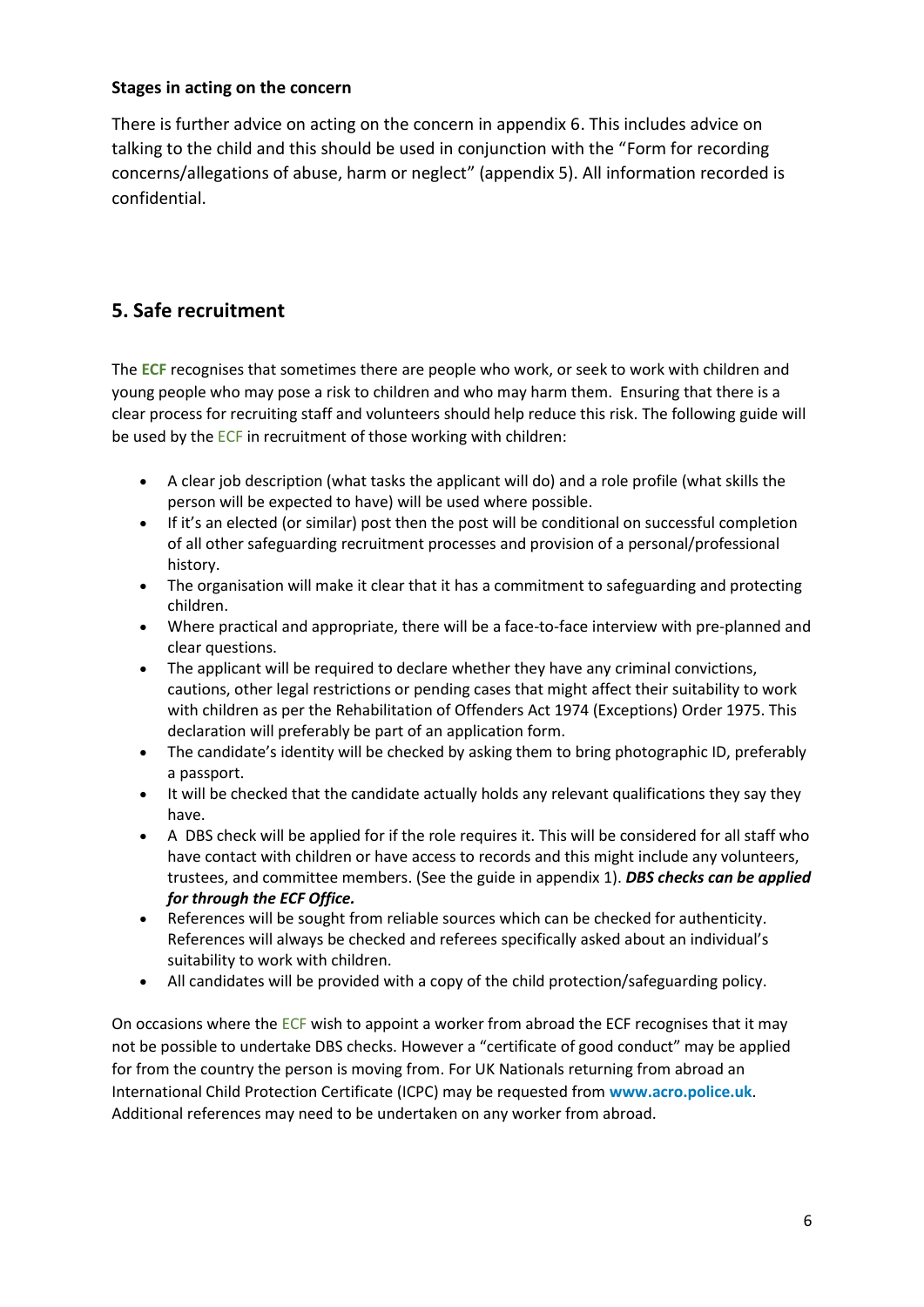# **6. Management and supervision of staff and/or volunteers**

Staff and volunteers will know who their safeguarding officer is and how to contact them if they have a concern (see section 1).

Staff and volunteers should be advised that they must follow their organisations Child Protection Code of Conduct (See Appendix 2).

Staff and volunteers will be advised that they are expected to make themselves aware of the organisation's child protection/safeguarding policy. They will be provided with a copy of the policy or given electronic access to it. A record should be kept that the copy/advice has been given.

# **7. Allegations against staff and volunteers**

If an allegation of abuse (please see the definitions in appendix 4) is made against staff or volunteers should be reported immediately to the safeguarding officer. If the allegation is about a senior member of staff at the organisation then the incident may be passed to an alternative official, for the ECF this will be the Chief Executive Officer.

In all cases the Local Authority Designated Officer (LADO) should be involved in the immediate discussion with the safeguarding officer or the alternative official to confirm next steps. The LADO should be made aware of the incident within one working day. Extra considerations following contact with the LADO are included in appendix 7.

The police and/or Children Social Work Service investigation takes precedence and no internal investigation may take place until the organisation has been advised they may do so by the LADO or police. When an internal investigation is undertaken, consideration should be given to the operation of disciplinary procedures. In most circumstances the options available for the organisation are:

- no further action
- immediate suspension
- dismissal
- discontinue the use of the service.

The severity of the allegation, information and evidence available can often determine the next stages taken.

The ECF Board should agree who will hear an appeal if required.

# **8. Recording and managing confidential information**

A form for recording concerns/allegations of abuse, harm and neglect which is completed by the person raising the concern is included (See Appendix 5).

#### **Records relating to child protection may include:**

Safe recruitment documentation such as employment and engagement applications, references, identity verification, records of DBS or similar statutory disclosure checks.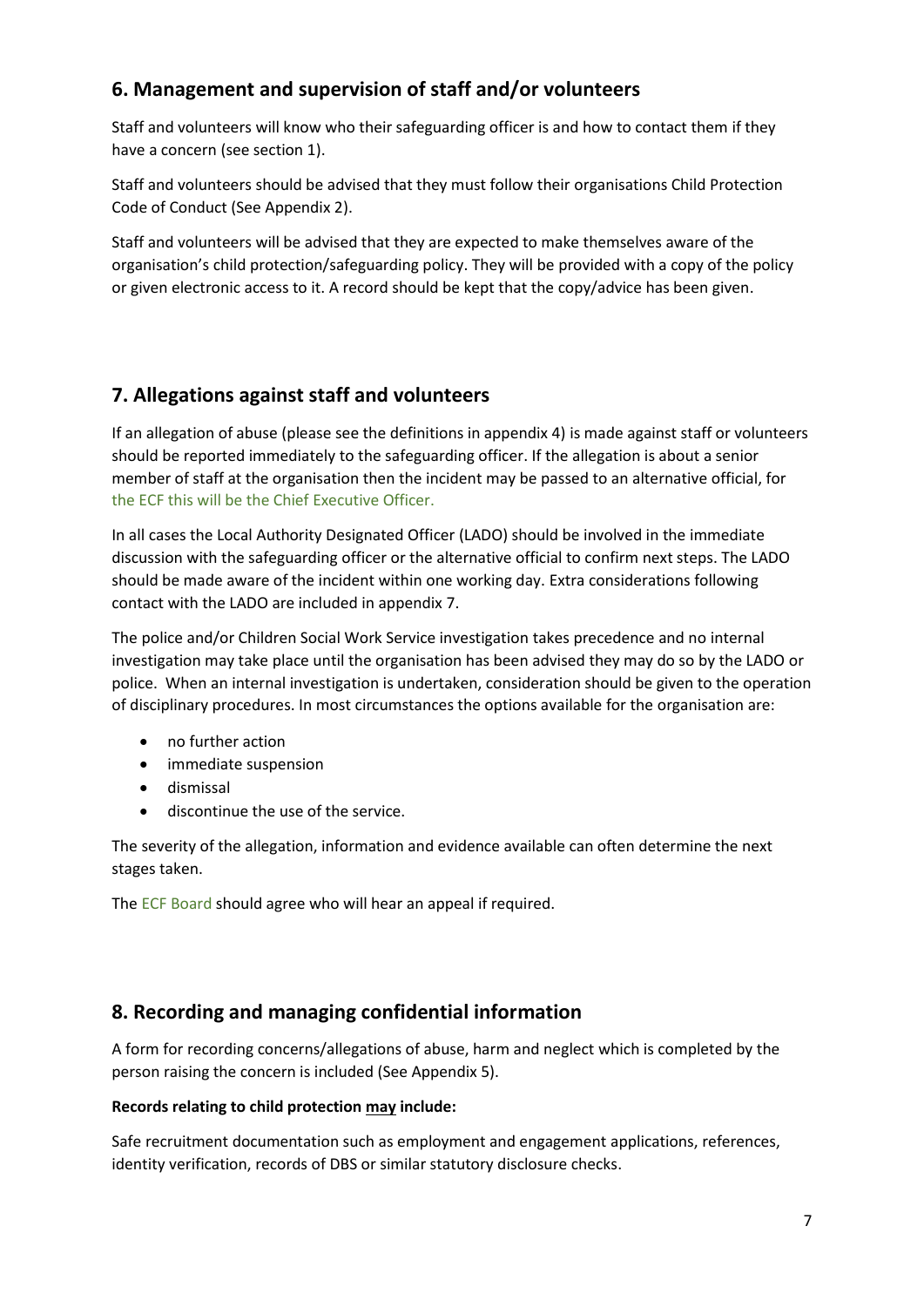The safeguarding/child protection policy and any revisions, records of distribution to or receipt of the policy, records of any protection policy training offered or received.

Accident records, incident records, records of concerns/allegations of abuse, harm and neglect (including actions taken such as referrals, assessments, plans and support), correspondence related to child protection.

#### **Storage of records**

Some best practice advice for when considering the storage of records:

- Information about concerns, allegations, and referrals should not be kept in one 'concern log' rather information or items relating to individuals need to be kept in separate files.
- Records of referrals to the Social Services and Police will be kept by those organisations
- Files containing sensitive or confidential data should be locked away and access to the keys strictly controlled.
- Access to those records needs to be limited to people in named roles who either need to know about the information in those records and/or who manage the records/files.
- If records are stored electronically then password-protect those records, which only limited staff should have access to.
- Records are kept for an appropriate period from adoption of the policy. This is **30 years** for the purposes of the current ECF insurance policy.

#### **Confidentiality**

Children and young people have a right to confidentiality unless the organisation considers they could be at risk of abuse and/or harm. The legal principle is that the "welfare of the child is paramount". Privacy and confidentiality should be respected where possible but if doing this leaves a child at risk of harm then the child's safety has to come first. Legally, it is perfectly acceptable to share information if someone is worried about the safety of a child but only people who **need** to know should be told.

#### **9. Distributing and reviewing the policy**

The policy will be freely available to all members. It will be displayed on the **English Chess Federation** website, **constituent member organisations and members secretaries** will be made aware of this, its location and how to access it so that they can disseminate the information. The **ECF** will keep a record of the distribution of the information to **those constituent member organisations and members' secretaries**. A photocopy of the policy will be available from the ECF Office on request.

The policy will be available electronically during all **ECF** events involving children. This may be the internet or as a downloaded file.

The policy will be reviewed annually by the **ECF** designated Safeguarding Officer signed by a member of the **ECF board**. In line with best practice a young person may be invited to be involved in the review.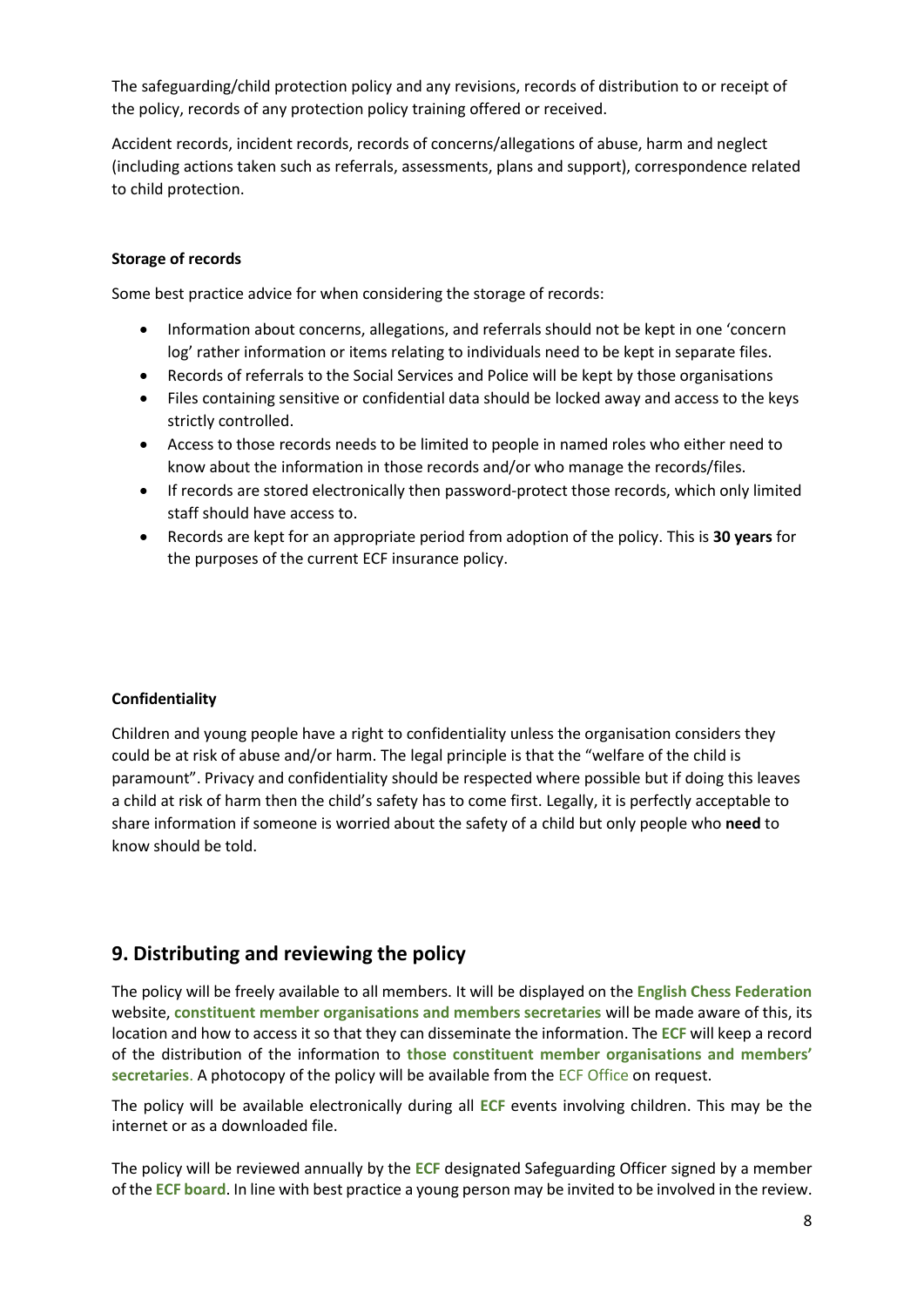### **10. Responsibilities of management committees**

The **ECF Board** is responsible for approving the **ECF** policy and its implementation within the **ECF**. It is also responsible for approving a review of the policy or delegating this to an appropriate official.

The **ECF Board** is responsible for adding new procedures as required and informing its staff and volunteers of changes, which includes advertising it on its website.

The **ECF** has a responsibility to monitor which staff and volunteers (not members) in their organisation have enhanced DBS checks and safeguarding training and advise those who may need either due to their work.

The **ECF board** has a responsibility to ensure the Safeguarding Officer undertakes periodic monitoring and review to ensure that safeguards are being implemented and are effective in the organisation and that risk is being managed.

# **11. Other Policies that relate to this Policy**

a) Whistleblowing (Appendix 8)

b) E Safety (appendix 9)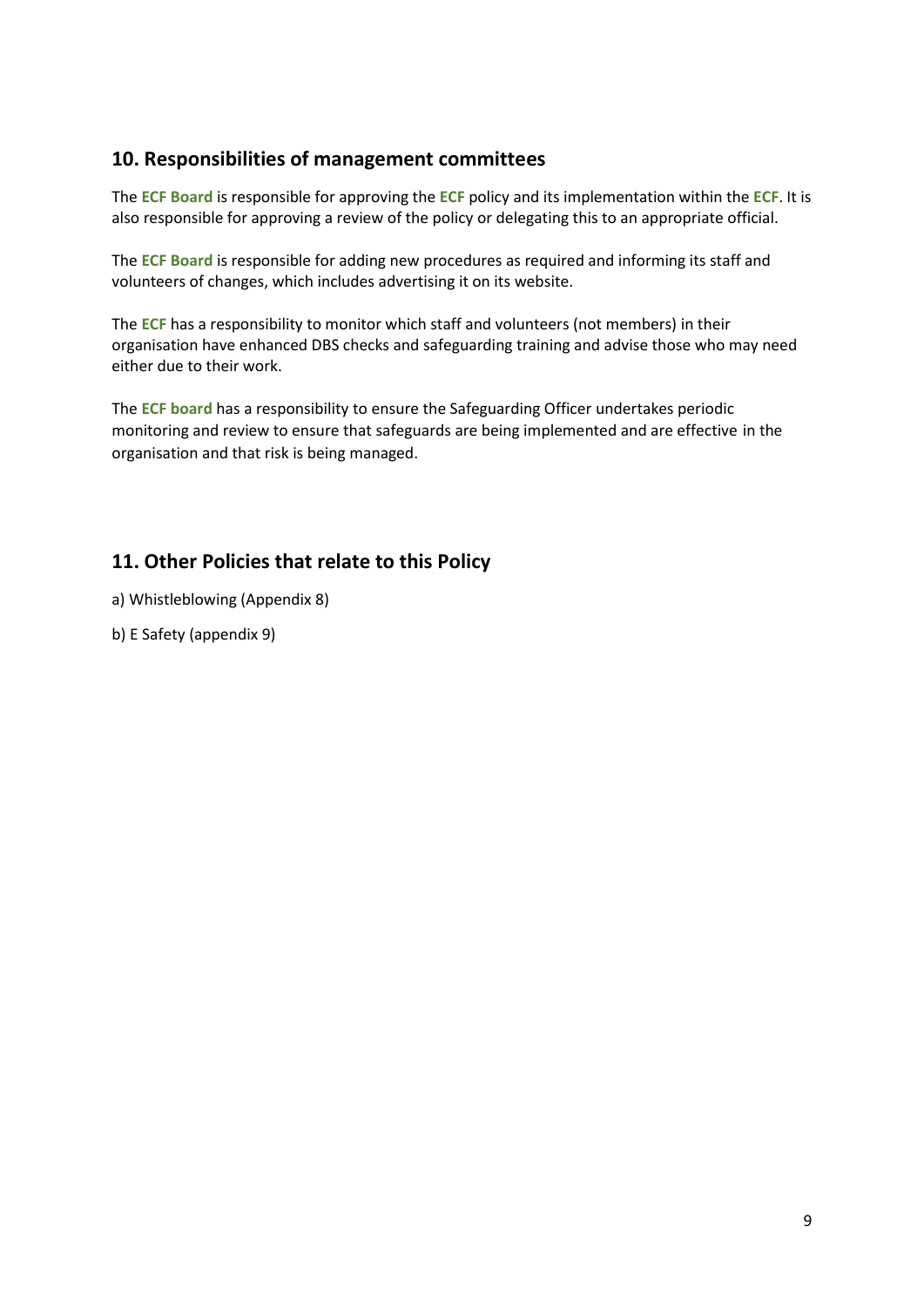# **Disclosure and Barring Service (DBS) Checks Guide (Appendix 1 is currently under review)**

DBS checks provide information about a person's criminal history. It is only one part of the safeguarding process and only certain activities and posts are eligible for checks. Organisations should assess the risk carefully and determine whether other safeguarding measures are sufficient protection before requesting a DBS check.

An enhanced DBS check discloses information about spent and unspent convictions, cautions, reprimands and warnings from the Police National Computer as well as local police forces. If the role involves "Regulated Activity" (see later), it can also involve a check against lists of people barred with working with children and vulnerable adults. The DBS ["A guide to eligibility for DBS checks"](https://www.gov.uk/government/uploads/system/uploads/attachment_data/file/409805/DBS_guide_eligibility_v7.pdf) gives an overview of determining eligibility. However you will find a simpler breakdown of this guide below and links to help you to do decide if the role of the individual includes regulated activity and requires a DBS check. The ECF recommends that you click on the links as they give valuable advice.

# **Assessing whether a DBS check is required**

The person being considered for a DBS check should be **16yrs or older.** 

#### **Will the role involve any of the following?**

Teaching, training, supervising, advising, treating/transporting or caring for children or vulnerable adults?

#### **AND**

Will this occur once a week or more **OR** 4 or more days in a 30 day period **OR** Overnight between 2am and 6am?

# **OR**

#### **Will the role occur in any of the following places?**

Schools/Pupil Referral Units/Childcare Premises/Residential Children's Care Homes/Children's Hospitals/Children's

Detention Centres/Children's Centres in England/Adult Care Homes?

#### **AND**

Will this occur once a week or more OR 4 or more days in a 30 day period OR Overnight between 2am and 6am?

#### **AND**

Will there be opportunity to have contact with children/vulnerable adults in the course of his/her duties at the specified establishment?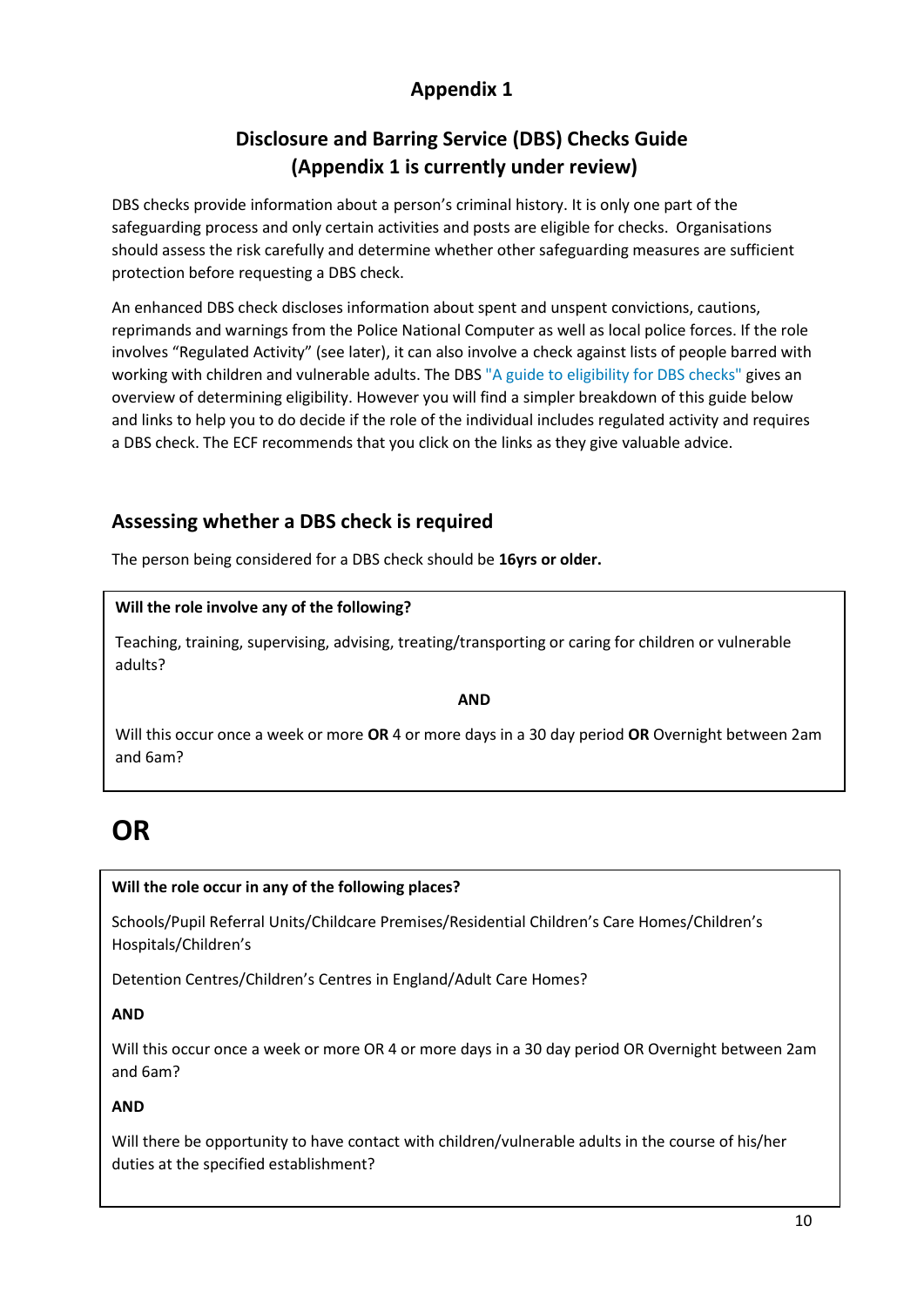#### **If the answer is NO**

You **MUST NOT** request an Enhanced DBS check **unless** the role qualifies for a DBS Barred List check because it is regulated activity. (See below for regulated activity). *It is illegal to apply for a check unless the role is eligible for one.*

# **If the answer is YES**

This role is 'work with children/vulnerable adults'. You **MAY** request an Enhanced DBS check. You should also consider whether the role includes undertaking "Regulated Activity" (see below)

# **Regulated Activity**

"Regulated Activity" is work a person who appears on the DBS barred list is prohibited from doing and includes unsupervised contact with children. For regulated activity "supervised" means regular supervision by someone who themselves is in Regulated Activity. See the Department for Education's guidance on supervision, available via

**[http://www.education.gov.uk/childrenandyoungpeople/safeguardingchildren/a00209802/disclos](http://www.education.gov.uk/childrenandyoungpeople/safeguardingchildren/a00209802/disclosure-barring) [ure-barring](http://www.education.gov.uk/childrenandyoungpeople/safeguardingchildren/a00209802/disclosure-barring)** 

Please click on **[this link](http://www.volunteering.org.uk/images/stories/Volunteering-England/Documents/Free-Information-Sheets/ra%20children%20and%20young%20people%20flowchart%20v2.pdf)** for a simple guide to determining if the role is regulated activity. If you need more specific advice please click **[on this link.](http://www.safecic.co.uk/images/downloads/CRB/SAFEcic%20DBS%20Eligibility%20Handiguide%20June%202015.pdf)**

The full legal definition of regulated activity is set out in Schedule 4 of the Safeguarding Vulnerable Groups Act 2006 as amended by the Protection of Freedoms Act 2012. HM Government have produced a factual note on Regulated Activity in relation to Children: scope.

*It is a criminal offence for organisations to employ a person or recruit a volunteer who appears on the child DBS barred list, to undertake "Regulated Activity" with children if they are barred from working with them. It is also a criminal offence for a person to seek or engage in activities from which they are barred.* 

# **Applying for a DBS**

A DBS check can be applied for via the ECF office if the applicant is eligible. Volunteers are not charged by the DBS but the umbrella group that runs the service makes a modest charge. Those who undertake their role in a paid capacity, such as some coaches, have to pay the DBS for a check to be carried out.

DBS certificates have very limited transferability between organisations and different checks may be required for different roles. Therefore the ECF recommends that those applying for a DBS join the DBS Update Service (this is service is free for volunteers) as this will mean that the DBS is transferable between organisations and is automatically updated. This means that future applications for a DBS certificate will not be required.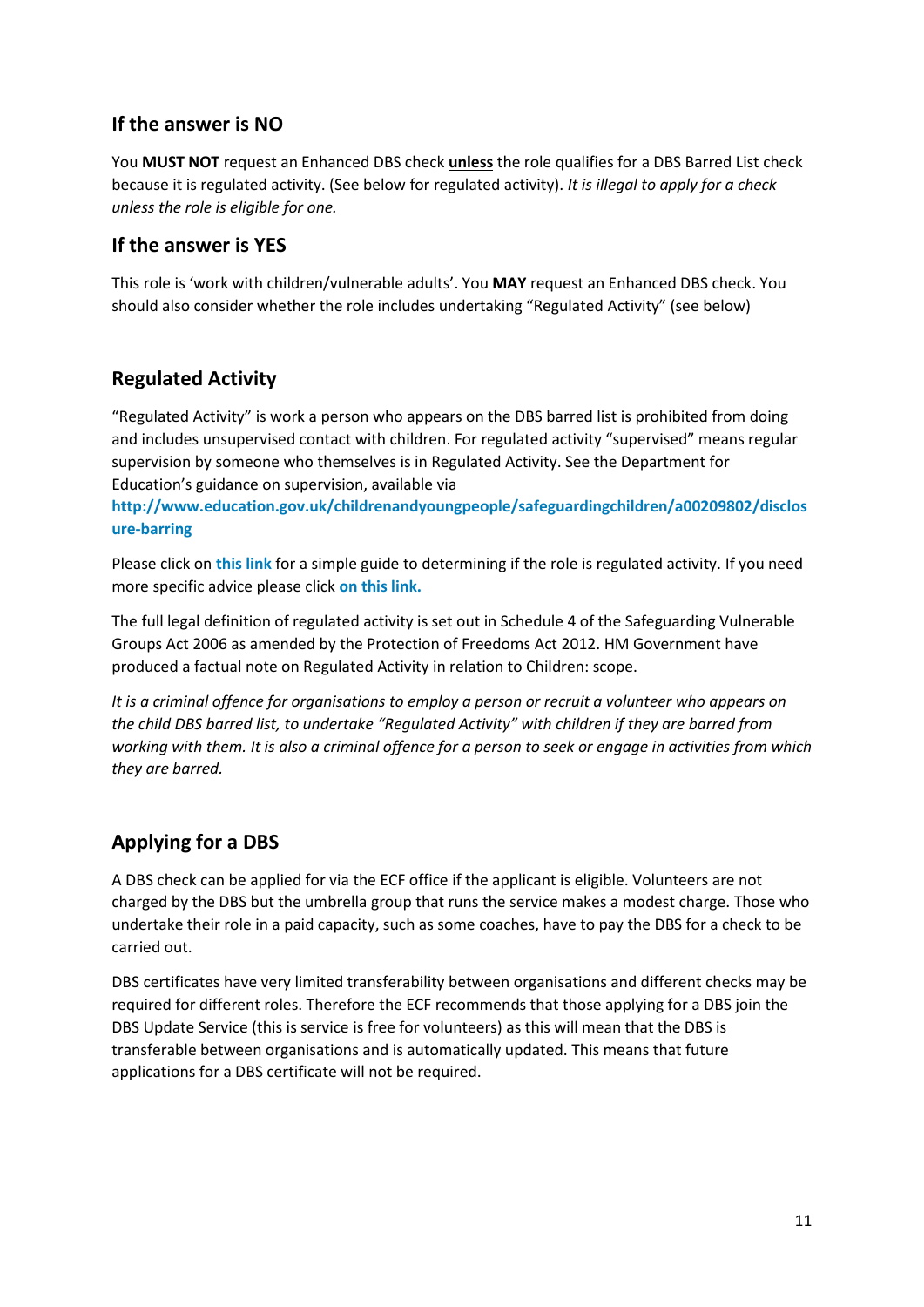# **Posts in the ECF that may require an Enhanced DBS Check**

There are a number of posts which are very likely to involve a considerable degree of unsupervised contact with children. In general the type of work will involve regularly caring for, supervising, training, communicating with or being in sole charge of these children and young people. Persons in the following positions will be required to undergo a Disclosure and Barring Service (DBS) clearance if they meet the eligibility criteria and to provide suitable references –

- Director of Junior Chess and Education
- Safeguarding Officer
- Director of Home Chess
- International Director
- ECF Accredited Coaches
- Arbiters who perform their duties at junior congresses
- Persons travelling abroad as designated officials with ECF teams which include junior players
- Other roles which involve contact with children and young people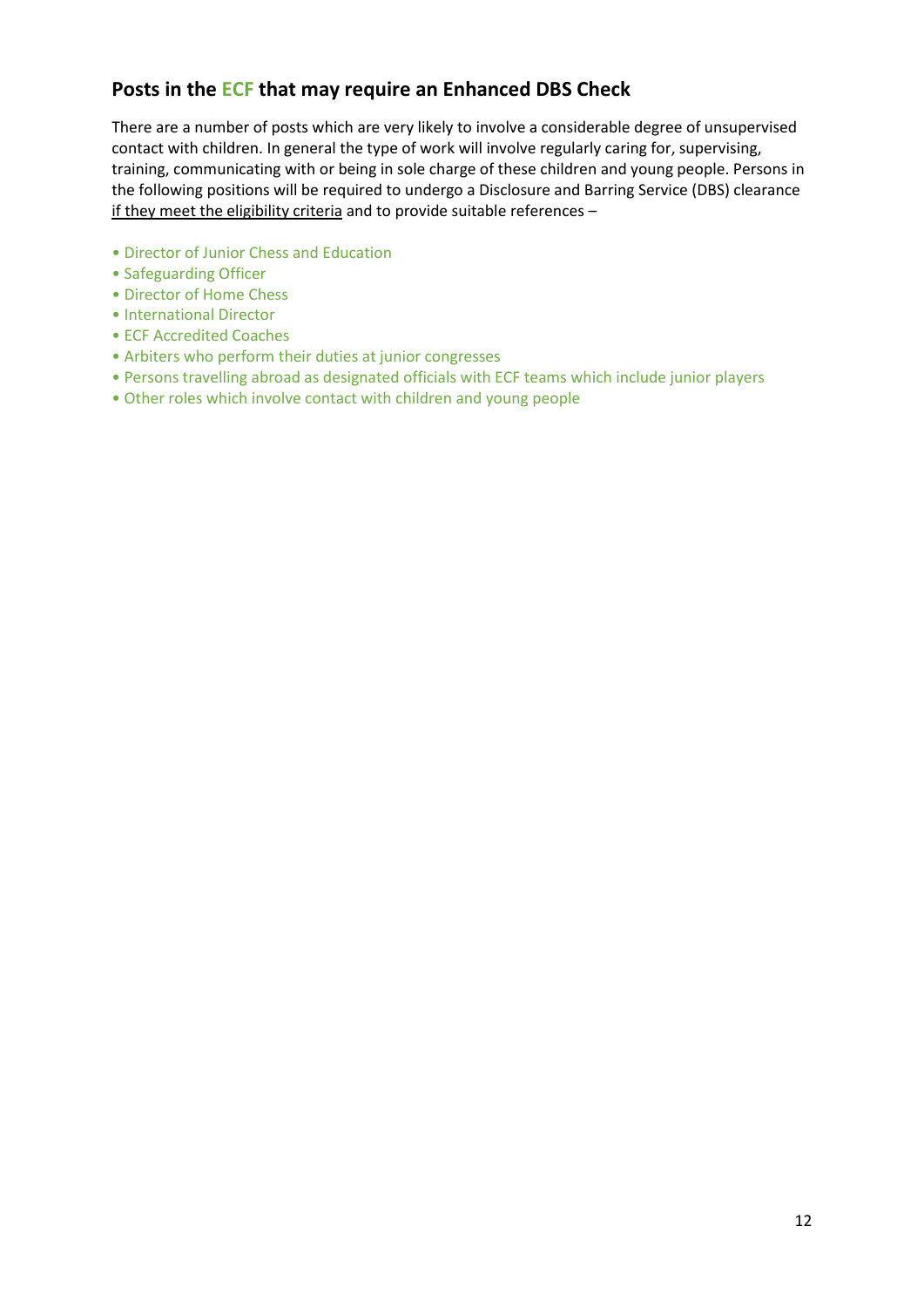# **English Chess Federation Child Protection Code of Conduct for Staff and Volunteers**

The **ECF** recognises that its staff (officials, coaches, arbiters) and volunteers, **and those of its constituent member organisations**, involved in chess for children and young people have a great opportunity to be a positive role model and help build an individual's confidence. Staff and volunteers are expected to:

 Ensure the safety of all children by providing effective supervision and proper planning of organised chess activities.

 Consider the wellbeing and safety of participants before engaging in activities such as coaching or organising playing of chess.

 Encourage and guide participants to accept responsibility for their own performance and behaviour.

Treat all young people fairly and ensure they feel valued and respected. Have no favourites.

 Encourage all children not to discriminate on the grounds of religious beliefs, race, gender, social classes or lack of ability.

Not allow any bullying, or the use of bad language or inappropriate behaviour.

 Appreciate the efforts of all young people and encourage sensible participation in chess activities. Never exert undue influence over performers to obtain personal benefit or reward.

 Be positive, approachable and offer praise to promote the objectives of the club/organisation at all times.

 Not let any allegations of abuse of any kind or poor practice to go unchallenged or unrecorded. Incidents and accidents to be recorded in the line with the procedures of the ECF. Parents will be informed.

Never use sanctions that humiliate or harm young people.

 Report accidents or incidents of alleged abuse or poor practice to the designated Safeguarding Officer/ person.

 Administer minor first aid (if appropriate) in the presence of others and where required refer more serious incidents to the designated "first aider" or send for/to medical assistance. Avoid administering First Aid involving the removing of children's clothing unless in the presence of others

- Have access to telephone for immediate contact to emergency services if required.
- Ensure the rights and responsibilities of children or young people are enforced.
- Establish and address the additional needs of disabled participants or other vulnerable groups.
- Not abuse children or young people physically, emotionally or sexually.
- Not engage in a sexual relationship with a child or young person for whom they are responsible
- Maintain confidentiality about sensitive information.
- Respect and listen to the opinions of young people.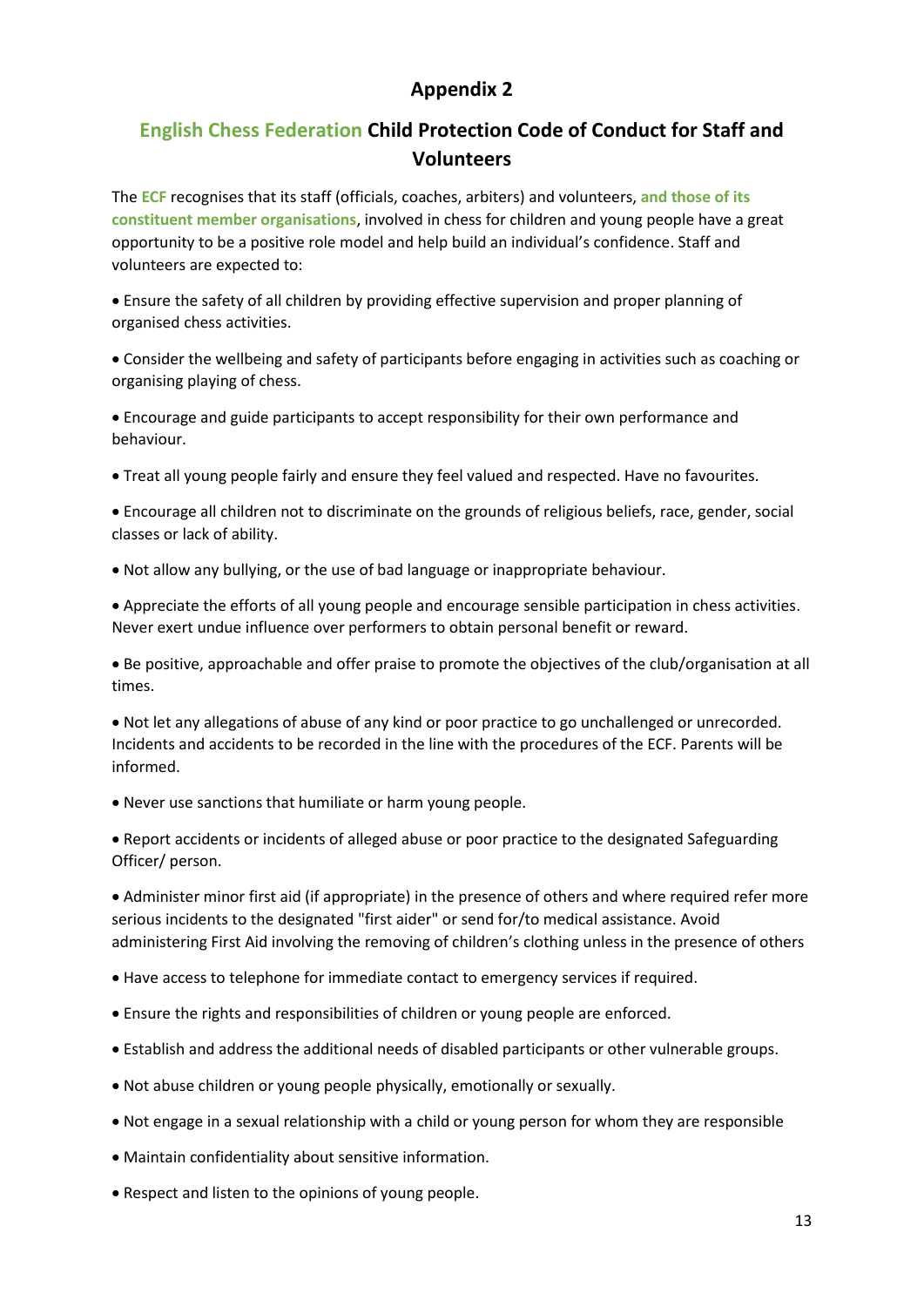Develop an appropriate working relationship with participants, based on mutual trust and respect.

 Be a role model, displaying consistently high standard of behaviour and appearance (disciplined/committed/time keeping), remember children learn by example.

- Refrain from smoking and consumption of alcohol during direct coaching.
- Avoid taking photos without permission, especially of individuals
- Not accept or give individual gifts to Children and young people without permission from parents/guardians
- Not add minors to their social media accounts or have telephone numbers unless parents have given permission.

 Not spending excessive amounts of time alone with children unless there are exceptional circumstances.

 Never taking children to their home, hotel bedroom or similar (e.g. for coaching) without the additional presence of a person who is, or is authorised by their parent/guardian, or without explicit parental/guardian consent.

 Plan activities which involve more than one other person being present or at least are within sight or hearing of others where possible. This applies to such activities as one-to-one training and travelling to or from chess events.

 Not have any inappropriate verbal or physical contact (Including suggestive gestures) with/in front of children or young people

 For activities such as coaching chess: Hold appropriate valid qualifications/accreditation and/or have appropriate experience in playing chess or engaging in chess activities with children and young people.

#### **Emergency action and first aid**

Chess Organisers, coaches and leaders should be prepared with an action plan in the event of an emergency. This will include as a minimum:

Access to First Aid equipment and a first aid book and/or other similar resource

 $\Box$  Plan for actions if no qualified first aider is available

 $\square$  Emergency evacuation plan

 $\Box$  Telephone contact if the participant is a minor for consent and information purposes (although prior consent for minor first aid may also be gained in addition to this)

 $\Box$  Telephone contact to the Emergency Services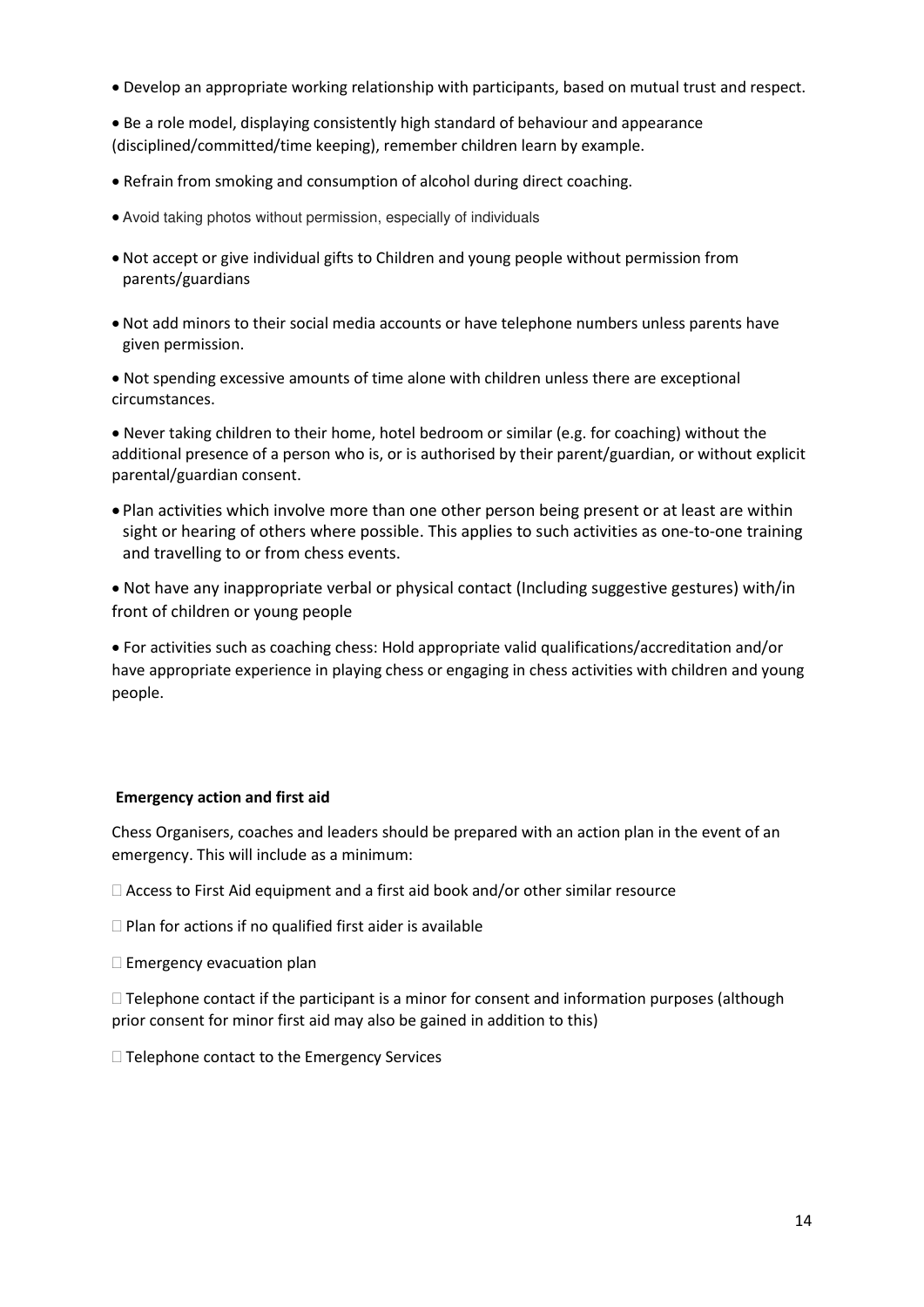# **Safeguarding Officer - Role Description**

#### **Organisation: English Chess Federation**

#### **Reports to: Lead for Safeguarding/ ECF Board**

#### **Grade: Voluntary Position**

**Requirement**: Appointment is subject to a satisfactory enhanced DBS check if eligible and references. Legal background or safeguarding experience is highly desirable.

**Purpose:** To ensure that the **ECF** has appropriate arrangements for keeping children and young people safe. To promote the safety and welfare of children and young people.

#### **Responsibilities:**

- Ensure that all issues concerning safety and welfare of children and young people who attend **ECF** events are properly dealt with through policies, procedures and administrative systems.
- Ensure that everyone involved with the **ECF** has access to the Child Safeguarding Policy and procedures and is aware of what they should do if they have concerns about a child.
- Receive, record and report information from anyone who has concerns about a child who attends **an ECF** event.
- Advise and support staff and volunteers on safeguarding/child protection
- Undertake annual monitoring and review of the policy
- Assist with updating the policy in consultation with the Lead for Safeguarding
- Take the lead on dealing with information that may constitute a child protection concern or an allegation about a member of staff or volunteer. This includes assessing and clarifying the information, and taking decisions where in consultation with colleagues, the Lead for Safeguarding, chair of the committee/board and statutory child protection agencies as required. Handle all information sensitively and confidentially.
- Consult with, pass on information to and receive information from statutory child protection agencies such as the local social care department and police. This includes making formal referrals to those agencies if required.
- Undertake "Duty to Refer" to the DBS if required
- Report to each board/committee meeting as required but at least once per year, on the level of risk management being achieved
- Be familiar with how the local safeguarding board works and how to contact them
- Be familiar with issues relating to child protection and keep up to date with developments.
- Attend training in issues relevant to child protection from time to time and share knowledge from that with other members of the **ECF**.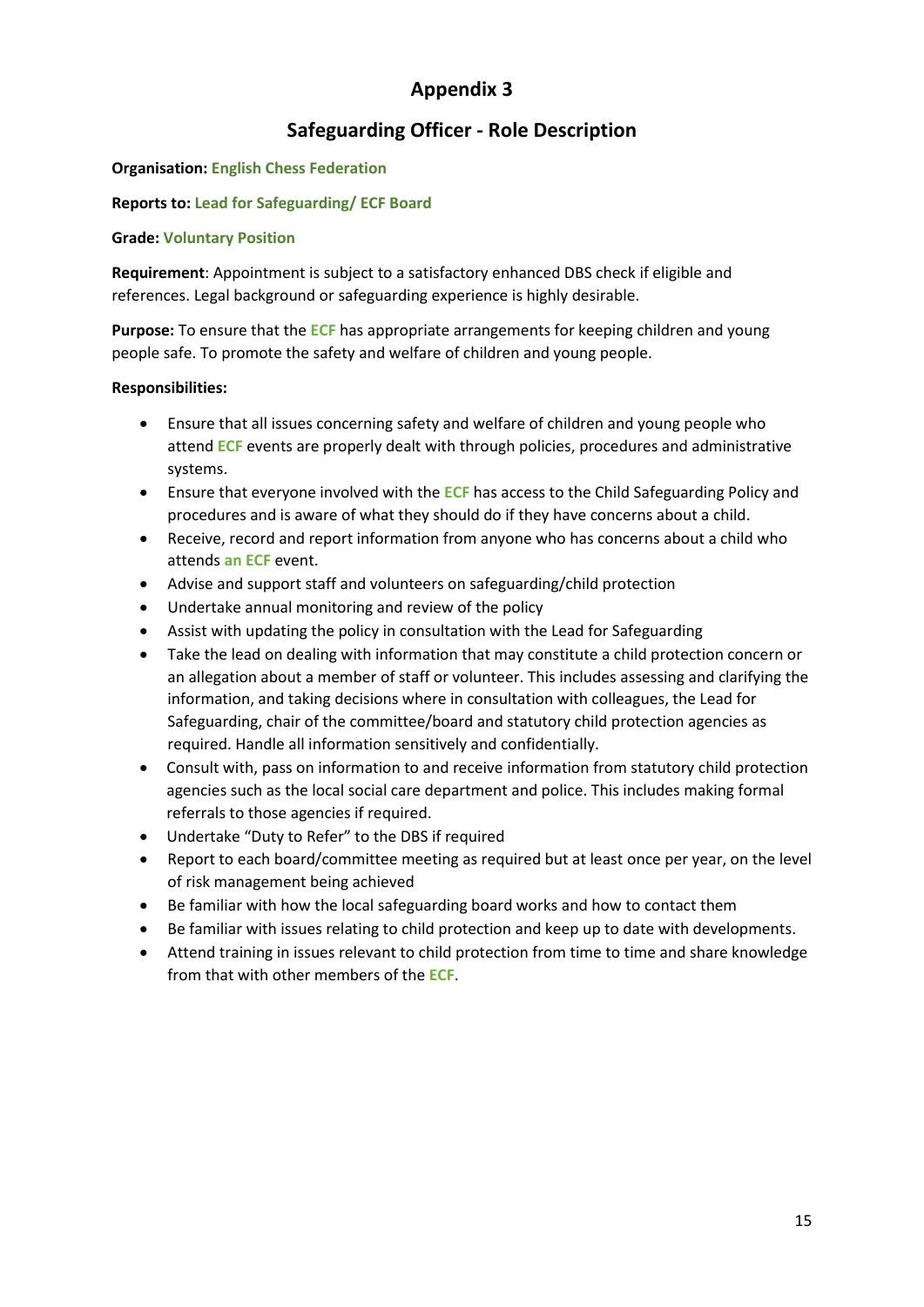# **Recognising Abuse**

**PHYSICAL ABUSE**: May involve hitting, shaking, throwing, poisoning, burning or scalding, drowning, suffocating, or otherwise causing physical harm to a child. Physical harm may also be caused when a parent/carer fabricates the symptoms of, or deliberately induces illness in a child.

**EMOTIONAL ABUSE**: Is the persistent emotional maltreatment of a child such as to cause severe and persistent adverse effects on the child's emotional development. It may involve conveying to children that they are worthless or unloved, inadequate, or valued only in so far as they meet the needs of another person. It may include not giving the child opportunities to express their views, deliberately silencing them or "making fun" of what they say or how they communicate. It may feature age or developmentally inappropriate expectations being imposed on children. These may include interactions that are beyond the child's developmental capability, as well as overprotection and limitation of exploration and learning, or preventing the child participating in normal social interaction. It may involve seeing or hearing the ill-treatment of another. It may involve serious bullying, (including cyber- bullying) causing children frequently to feel frightened or in danger, or the exploitation or corruption of children. Some level of emotional abuse is involved in all types of maltreatment of a child, though it may occur alone.

**SEXUAL ABUSE**: Involves forcing or enticing a child or young person to take part in sexual activities, not necessarily involving a high level of violence, whether or not the child is aware of what is happening. The activities may involve physical contact, including assault by penetration (for example, rape or oral sex) or non- penetrative acts such as masturbation, kissing, rubbing and touching outside of clothing They may include non-contact activities, such as involving children in looking at, or in the production of, sexual online images, watching sexual activities, or encouraging children to behave in sexually inappropriate ways, or grooming a child in preparation for abuse (including via the internet). Sexual abuse is not solely perpetrated by adult males. Women can also commit acts of sexual abuse, as can other children.

**NEGLECT**: Is the persistent failure to meet a child's basic physical and/or psychological needs, likely to result in the serious impairment of the child's health or development. Neglect may occur during pregnancy as a result of maternal substance abuse. It may also include neglect of, or unresponsiveness to, a child's basic emotional needs.

(Working Together to Safeguard Children 2015)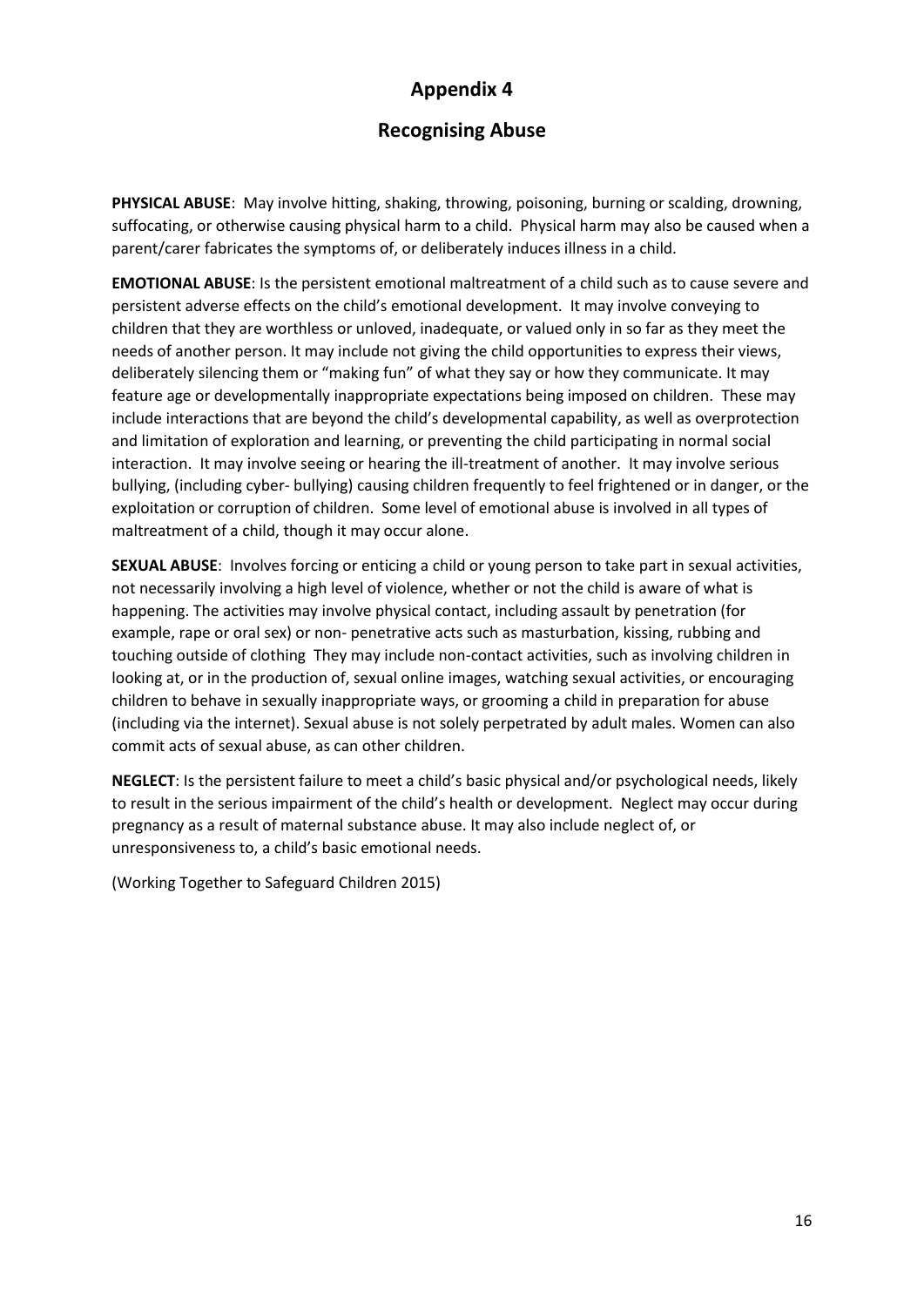# **Appendix 5 Form for recording concerns/allegations of abuse, harm or neglect To be completed by the person with the concern Only fill in details that you know - do NOT investigate**<br>Date and time of incident/disclosure<br>Name of your organisation Name of your organisation/club/group Name of child Date of birth Age Gender Name of parent/guardian of child Contact details (if known) Are you a) reporting your own concerns or b) responding to concerns raised by someone else? (delete as appropriate) Name & role of person raising the concern: Contact details Names and details of anyone alleged to have caused the incident or to be the source of any concerns Names and details of anyone who has witnessed the incident or who shares the concerns Please provide details of the incident or concerns you have, including times, dates, description of any injuries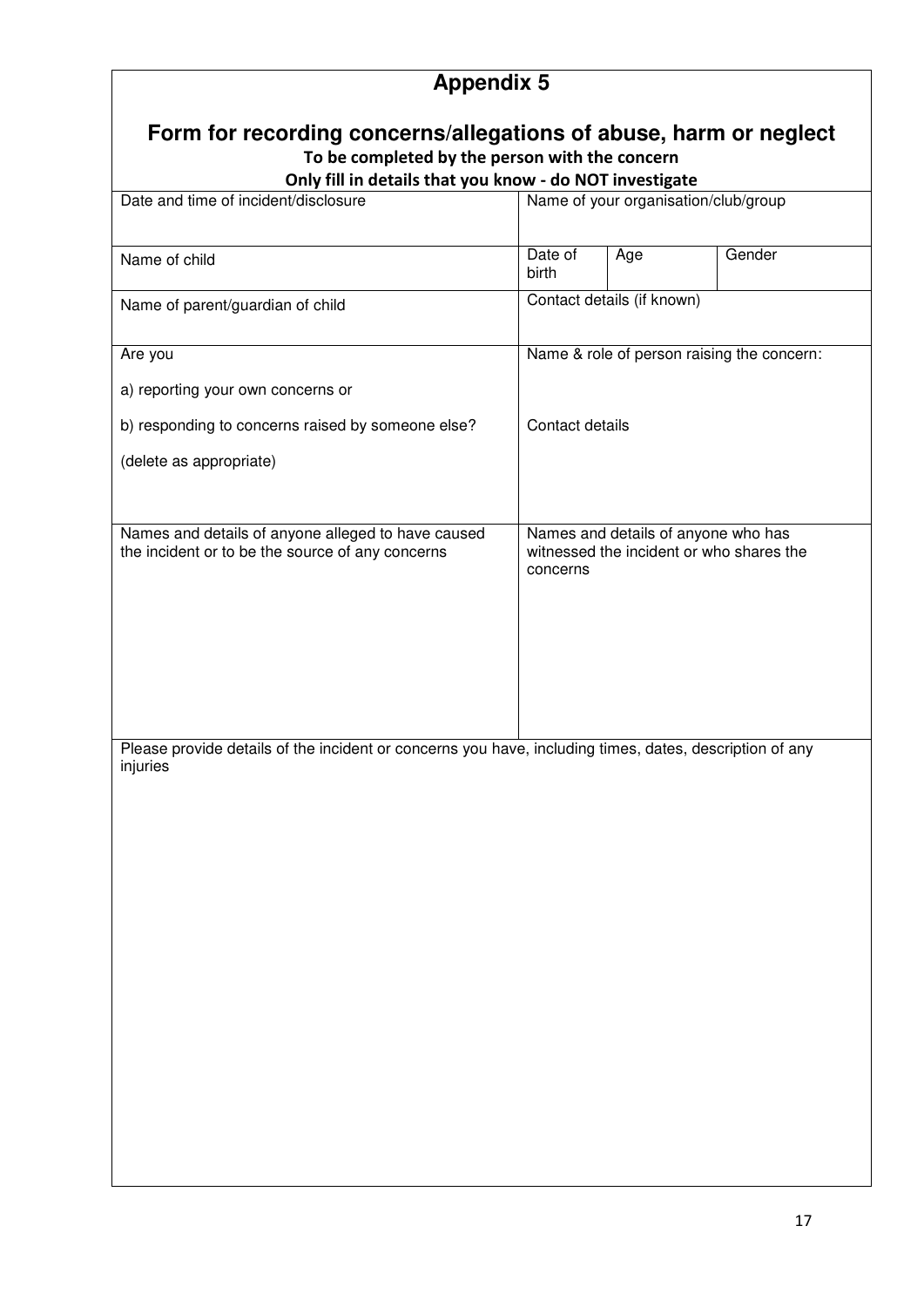| Have you spoken to the child's parents/carers? If so, please provide details of what was said. If not, please<br>state the reason for this.<br>Please note: concerns should be discussed with the family unless:<br>$\overline{\phantom{a}}$ the view is that a family member might be responsible for abusing the child<br>$\equiv$ someone may be put in danger by the parents being informed<br>$\_$ informing the family might interfere with a criminal investigation.<br>(If any of these circumstances apply, consult with the local authority children's social care services to decide) |                                               |                                                      |  |  |  |  |  |
|--------------------------------------------------------------------------------------------------------------------------------------------------------------------------------------------------------------------------------------------------------------------------------------------------------------------------------------------------------------------------------------------------------------------------------------------------------------------------------------------------------------------------------------------------------------------------------------------------|-----------------------------------------------|------------------------------------------------------|--|--|--|--|--|
|                                                                                                                                                                                                                                                                                                                                                                                                                                                                                                                                                                                                  |                                               |                                                      |  |  |  |  |  |
| Has the situation been discussed with the safeguarding officer? Yes/No (delete as appropriate) If so, please<br>summarise the discussion<br>After discussion with the safeguarding officer, do you still have child protection concerns?                                                                                                                                                                                                                                                                                                                                                         |                                               |                                                      |  |  |  |  |  |
| If in doubt you or the safeguarding officer should ring Children's Social Care Services for advice.                                                                                                                                                                                                                                                                                                                                                                                                                                                                                              |                                               |                                                      |  |  |  |  |  |
| Have you informed the statutory child protection<br>authorities?<br>Police: Yes/No Date and time:<br>Name and phone number of person spoken to:<br>Local authority children's social care services: Yes/No<br>Date and time:<br>Name and phone number of person spoken to:<br>LADO: Yes/No Date and time:<br>Name and phone number of person spoken to:                                                                                                                                                                                                                                          |                                               | Any action agreed with child protection authorities? |  |  |  |  |  |
| Where relevant, the reasons why a decision was taken not to refer those concerns to a statutory agency                                                                                                                                                                                                                                                                                                                                                                                                                                                                                           |                                               |                                                      |  |  |  |  |  |
| Where relevant, what has happened since referring to statutory agency/agencies? Include the date and<br>nature of feedback from referral.                                                                                                                                                                                                                                                                                                                                                                                                                                                        |                                               |                                                      |  |  |  |  |  |
| Any further actions undertaken by you or the organisation e.g. support to the child or family.                                                                                                                                                                                                                                                                                                                                                                                                                                                                                                   |                                               |                                                      |  |  |  |  |  |
| Name of the person completing the report                                                                                                                                                                                                                                                                                                                                                                                                                                                                                                                                                         | Signature of the person completing the report |                                                      |  |  |  |  |  |
| Designation of the person completing the report                                                                                                                                                                                                                                                                                                                                                                                                                                                                                                                                                  | Date                                          | Time                                                 |  |  |  |  |  |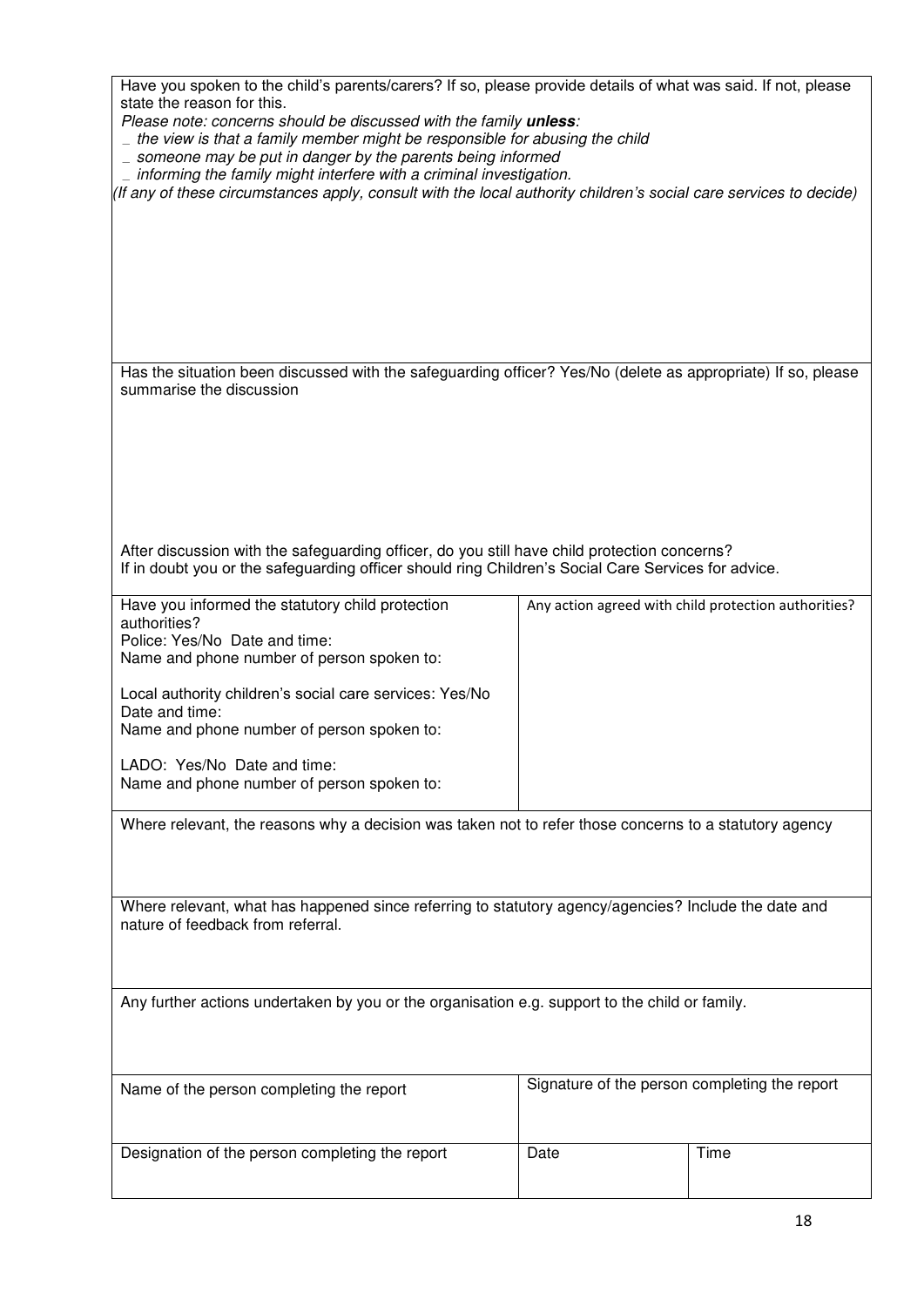# **Advice- Stages of Acting on a Concern**

#### **Stage 1**

- Initially talk to a child/young person about what you are observing. It is okay to ask questions, *for example: "I've noticed that you don't appear yourself today, is everything okay?* But never use leading questions
- Listen carefully to what the young person has to say and take it seriously. Act at all times towards the child as if you believe what they are saying.
- It is not the responsibility of groups to investigate incidences of suspected child abuse but to gather information and refer only. Since you are not investigating, do not take photographs of injuries or video the child.
- Always explain to children and young people that any information they have given will have to be shared with others, if this indicates they and or other children are at risk of harm;
- Notify the organisation's Named Person for safeguarding
- Record what was said as soon as possible after any disclosure; the person who receives the allegation or has the concern should complete a pro-forma and ensure it is signed and dated.
- Respect confidentiality and file documents securely;

#### **Stage 2**

- The Named person(s) should take immediate action if there is a suspicion that a child has been abused or likely to be abused. In this situation the Named Person should contact the Children and Young Peoples Service or police.
- Once you have made contact with Children and Young Peoples Service they should within 24 hours of receiving your referral:
	- discuss reasons for the concern with the referrer
	- involve and discuss with appropriate professionals/agencies
	- establish if a criminal offence has been committed and involve the police
	- take into consideration, based on available information, whether there are concerns about the child's health or developments.
	- look at a further enquiry, assessment or take immediate action if necessary
	- consider timescales and how best to undertake it.

NB Parents / carers will need to be informed about any referral to Children & Young People's Service unless to do so would place the child at an increased risk of harm.

Sometimes concerns about a child may not be about abuse. You may be concerned that a child or family need some help in making sure all the child's needs are met to address a particular problem. Examples of this might be where a child is suffering because of poverty or has a disability and needs extra help. In these instances you can get them help from the Children and Young Persons Services who can use Common Assessment Framework (CAF) as a means of support.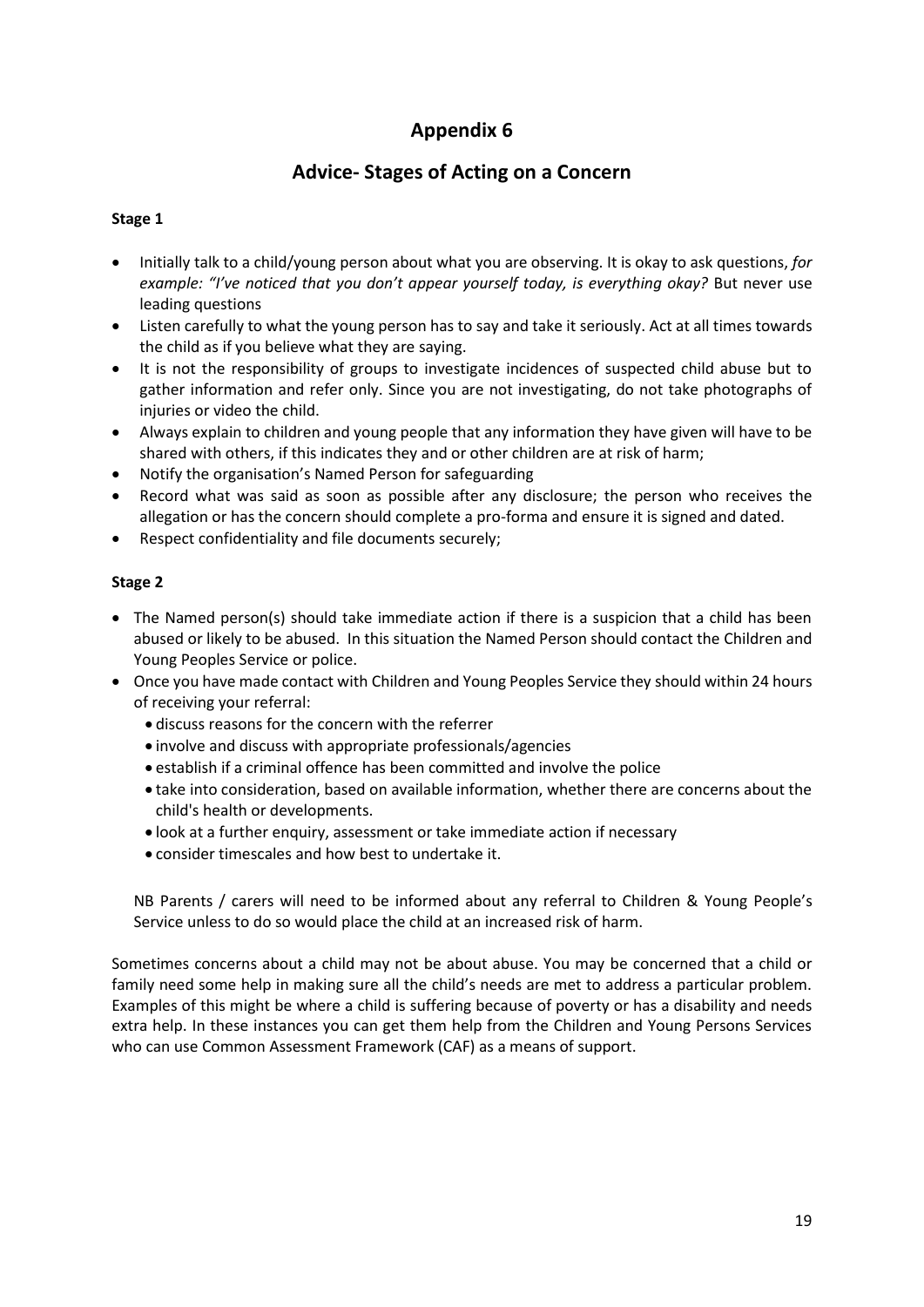# **Considerations in allegations against volunteers and staff**

#### **Following an allegation:**

The LADO will pursue the allegation firstly with the organisation to obtain further details of the incident and circumstances. The liaison with the organisation should determine whether the allegation is unsubstantiated.

If the allegation is a definite possibility and there is cause for concern that a child is suffering, at risk or likely to suffer significant harm, then the LADO should initiate a strategy discussion with Children's Social Services. The LADO and organisation should be involved in the loop of activity and outcomes.

If a criminal offence has occurred then the LADO should immediately involve the police and decide whether an investigation is needed. The organisation should be involved in any discussion. If relevant, the LADO or police will advise the organisation that they have a "duty to refer" an individual to the DBS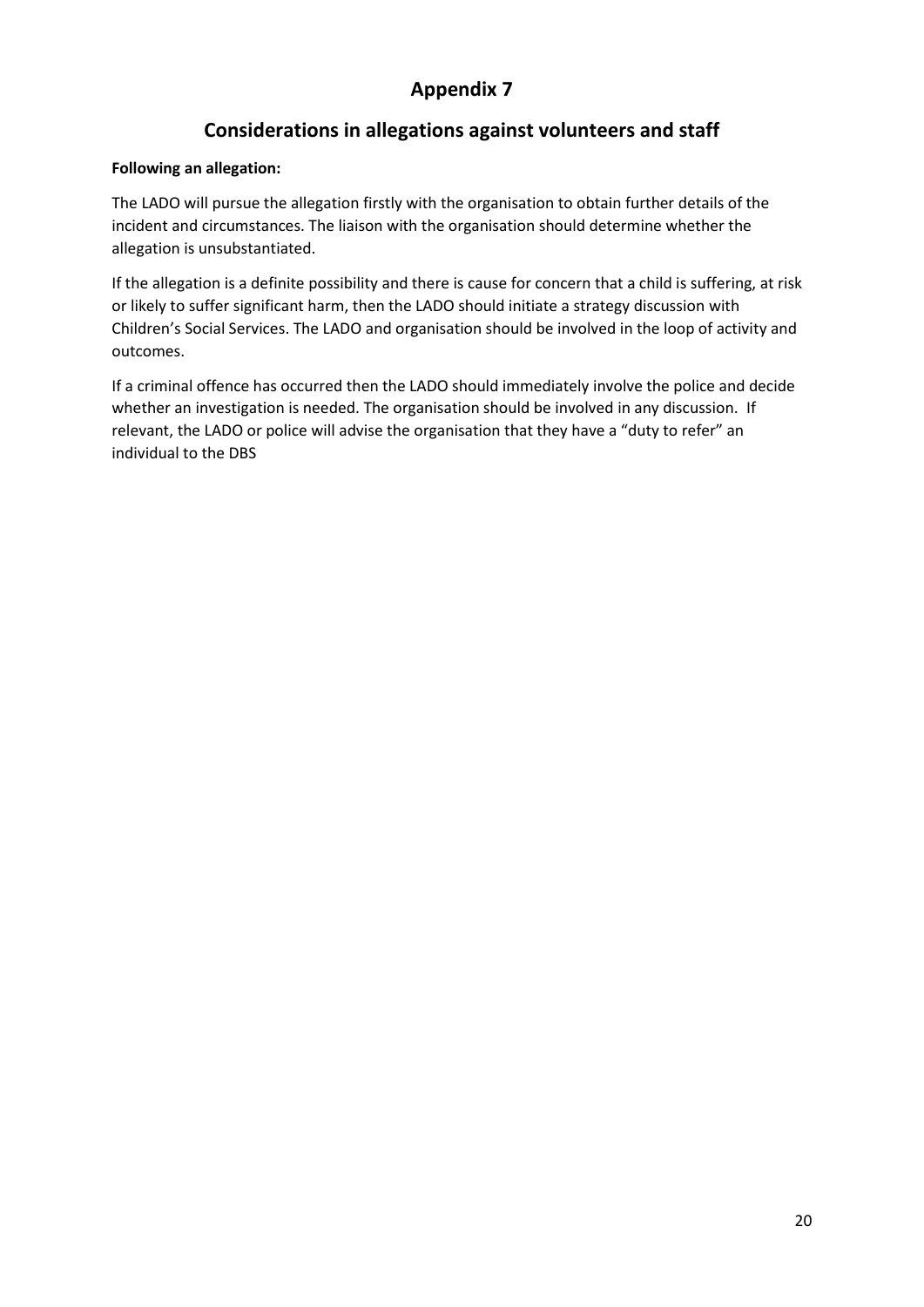# **'WHISTLEBLOWING' AND HANDLING ALLEGATIONS WITHIN THE ORGANISATION**

It is the duty of everyone in the organisation to pass on any concerns or allegations of child abuse without delay:

- There should be a Safeguarding Lead or Officer to whom all concerns are referred. That person would then refer to Children's Social Care Services.
- It is important to share *any* child protection concerns with Children's Social Care Services and to make a joint and open decision as to how to proceed.
- In the rare situations that the concerns are about the child protection person, it is important to refer to the deputy person. This may not be appropriate, in which case any member may personally refer direct to Children's Social Care Services.

For an academy or similar, in the case that the Safeguarding Lead or Officer is implicated, the head/director/principal should be informed. In the case of a head/director/principal being implicated then the supervising board should be informed. In extremely exceptional circumstances it is the duty of the person with the concern to refer under "Whistle Blowing" and contact the LADO (Local Authority Designated Officer, or the police if a crime may have committed.

- In an emergency, dialling 999 may be the only sensible course of action.
- The LADO, Children's Social Care Services and/or the police will advise, assist and support you in any future actions you would need to take e.g. informing parents
- Ensure that all everyone understands that:

**Any whistleblower disclosing information in good faith will be protected if he/she has a reasonable suspicion of child abuse.**